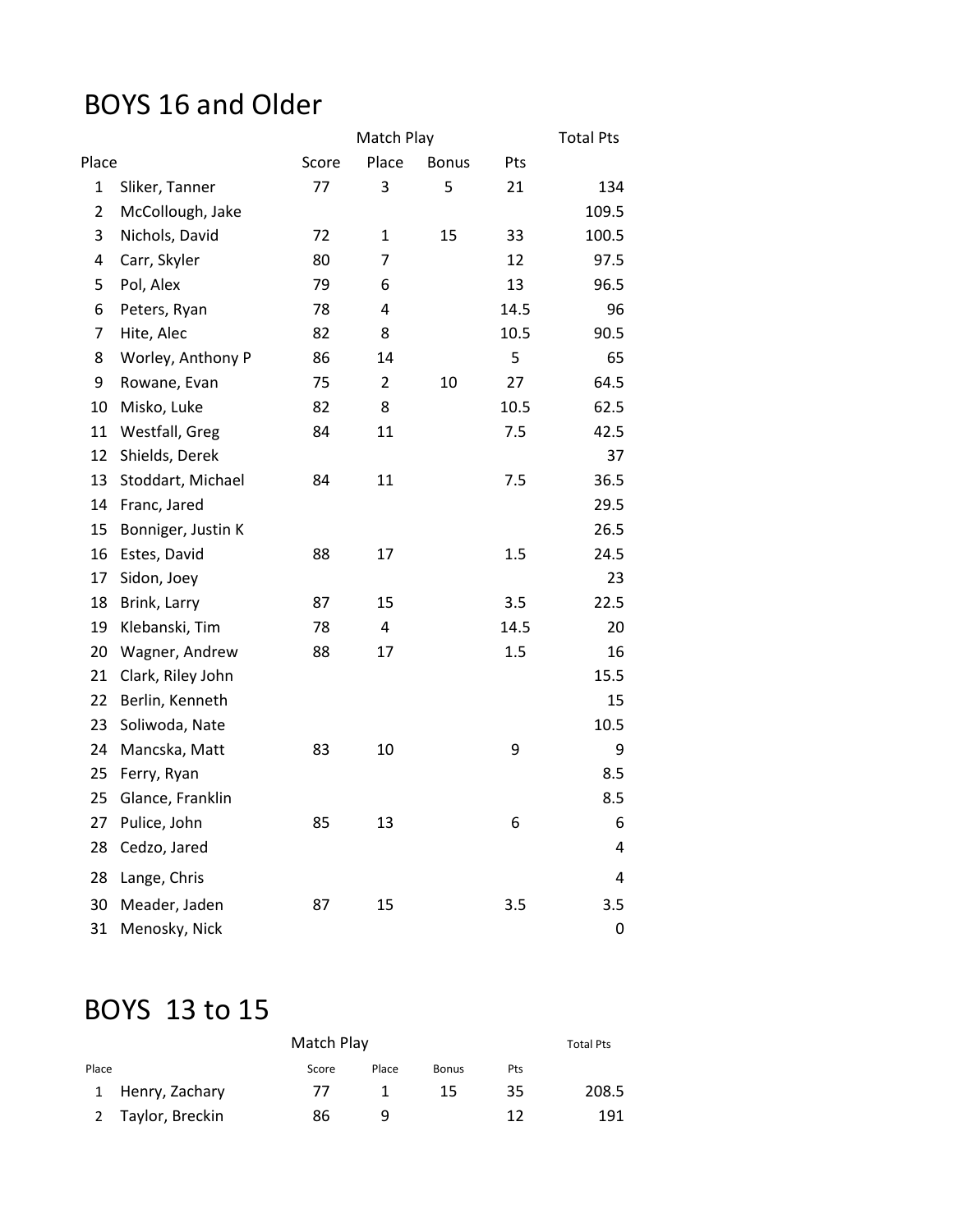| 3  | Hasbrouck, Tyler         | 82  | 4  |    | 16.5           | 143.5          |
|----|--------------------------|-----|----|----|----------------|----------------|
| 4  | Chrispen, Trey           | 81  | 3  | 5  | 23             | 131            |
| 5  | Sam, Ethan Patrick       | 82  | 4  |    | 16.5           | 130            |
| 6  | Westfall, Kyle           | 84  | 6  |    | 14             | 123.5          |
| 7  | Deangelo, Joey           | 84  | 6  |    | 14             | 105.5          |
| 8  | Pedano, Philip           | 84  | 6  |    | 14             | 101.5          |
| 9  | Hilditch, Braden         |     |    |    |                | 91             |
| 10 | Rimdzius, Maxx           | 91  | 11 |    | 9.5            | 89.5           |
| 11 | Hassenplug, Carter       |     |    |    |                | 70             |
| 12 | Swan, Isaiah             | 78  | 2  | 10 | 29             | 68             |
| 12 | James, Joshua            | 98  | 16 |    | 5              | 68             |
| 14 | Fugagli, Joseph          | 95  | 14 |    | $\overline{7}$ | 65             |
| 15 | Deitrick, Mac            | 91  | 11 |    | 9.5            | 60             |
| 16 | Nadzam, Evan             | 89  | 10 |    | 11             | 55             |
| 17 | Costa, Matthew           | nc  | 20 |    | $\mathbf{1}$   | 52             |
| 18 | Markiewicz, Luke         | 106 | 19 |    | $\overline{2}$ | 51.5           |
| 19 | Eastbourn, Ryan John     |     |    |    |                | 48.5           |
| 20 | Eastbourn, Jacob         |     |    |    |                | 42             |
| 21 | Bucci, Joe               |     |    |    |                | 38.5           |
| 22 | Berlin Jr, Greg          | 96  | 15 |    | 6              | 35.5           |
| 23 | Boutte, Clayton          | 102 | 17 |    | 4              | 31             |
| 24 | Cacchione, Joey          | 93  | 13 |    | 8              | 29             |
| 25 | Chase, Trey              | 104 | 18 |    | 3              | 28.5           |
| 26 | Shchouchkoff, Zach       |     |    |    |                | 17.5           |
| 27 | Thompson III, Larry Wade |     |    |    |                | 13.5           |
| 28 | Linden, Jackson          |     |    |    |                | 13             |
| 29 | Reinken, Hunter          |     |    |    |                | 7.5            |
| 30 | Weber, Ethan Louis       |     |    |    |                | 4              |
| 31 | Heyd, Austin             |     |    |    |                | 3              |
| 32 | Mitchell, Peter          |     |    |    |                | $\overline{2}$ |
| 33 | Dinsmore, Aj             |     |    |    |                | $\mathbf{1}$   |
| 34 | Weily, Ethan Reed        |     |    |    |                | $\mathbf 1$    |

### BOYS 12 and Under

|       |                    | Match Play |       |              |     | <b>Total Pts</b> |
|-------|--------------------|------------|-------|--------------|-----|------------------|
| Place |                    | Score      | Place | <b>Bonus</b> | Pts |                  |
| 1     | Berk, Parker       | 107        |       | 15           | 16  | 75               |
|       | 2 Hilditch, Brett  |            |       |              |     | 54               |
| 3     | Hassenplug, Leyton |            |       |              |     | 38               |
| 4     | Oljeski, Colton    |            |       |              |     | 29               |

# Girls 15 and Older